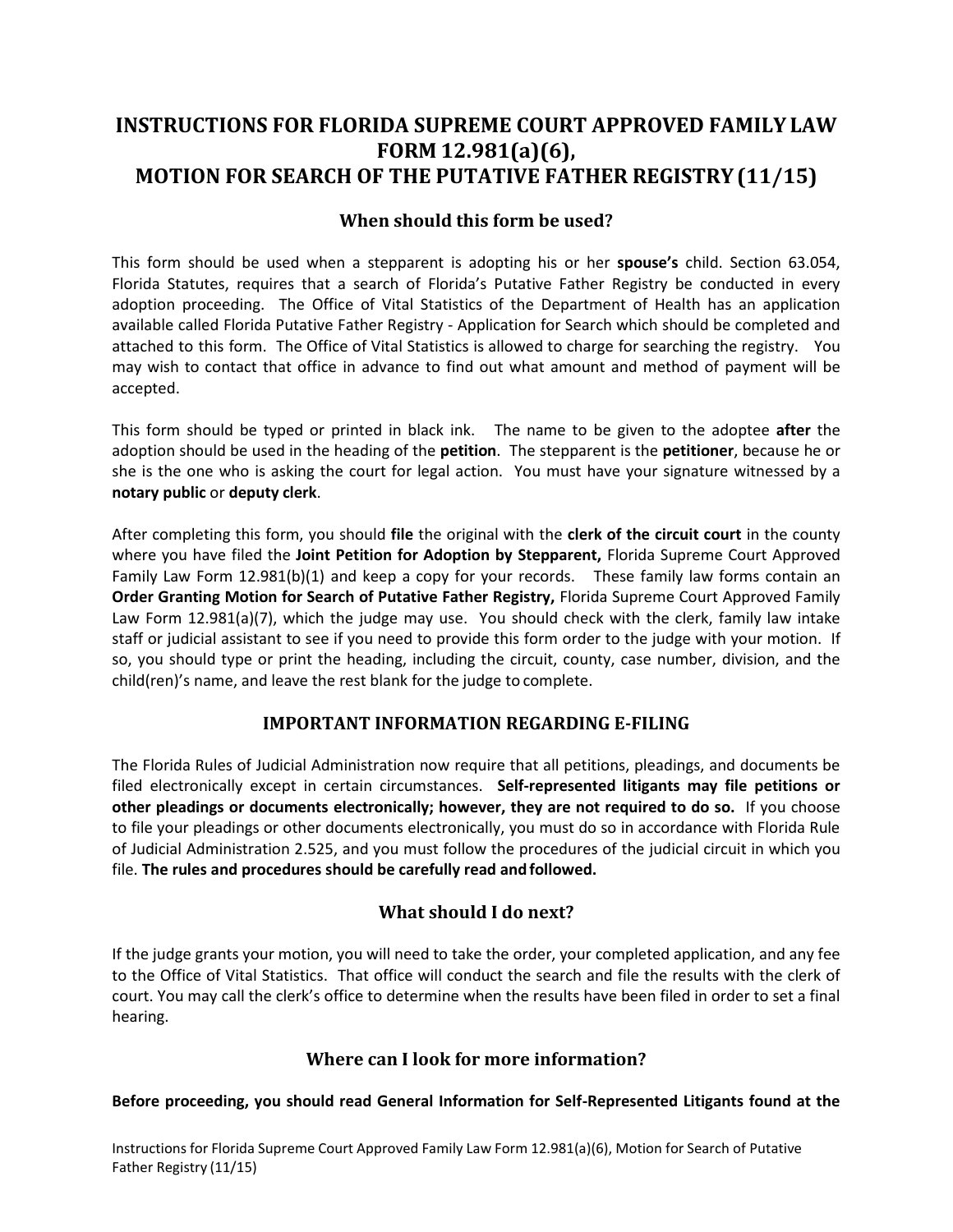**beginning of these forms.** See Chapter 63, Florida Statutes, and Florida Family Law Rule 12.200(a)(2) for further information.

### **IMPORTANT INFORMATION REGARDING E-SERVICE ELECTION**

 After the initial service of process of the petition or supplemental petition by the Sheriff or certified process server, the Florida Rules of Judicial Administration now require that all documents required or permitted to be served on the other party must be served by electronic mail (e-mail) except in certain  circumstances. **You must strictly comply with the format requirements set forth in the Rules of Judicial Administration.** If you elect to participate in electronic service, which means serving or receiving pleadings by electronic mail (e-mail), or through the Florida Courts E-Filing Portal, you **must** review Florida Rule of Judicial Administration 2.516. You may find this rule at [www.flcourts.org](http://www.flcourts.org/) through the link to the Rules of Judicial Administration provided under either Family Law Forms: Getting Started, or Rules of Court in the A-Z Topical Index.

 **SELF-REPRESENTED LITIGANTS MAY SERVE DOCUMENTS BY E-MAIL; HOWEVER, THEY ARE NOT REQUIRED TO DO SO.** If a self-represented litigant elects to serve and receive documents by e-mail, the procedures must always be followed once the initial election is made.

 To serve and receive documents by e-mail, you must designate your e-mail addresses by using the  **Designation of Current Mailing and E-mail Address**, Florida Supreme Court Approved Family Law Form 12.915, and you must provide your e-mail address on each form on which your signature appears. Court Approved Family Law Form 12.914; **Designation of Current Mailing and E-mail Address**, Florida Supreme Court Approved Family Law Form 12.915; and Florida Rule of Judicial Administration2.516. Please **CAREFULLY** read the rules and instructions for: **Certificate of Service (General),** Florida Supreme

### **Special notes...**

### **THIS ADOPTION MAY AFFECT THE ADOPTEE'S INHERITANCE.**

 Remember, a person who is NOT an attorney is called a nonlawyer. If a nonlawyer helps you fill out of Procedure Form 12.900 (a), before he or she helps you. A nonlawyer helping you fill out these forms also **must** put his or her name, address, and telephone number on the bottom of the last page of every these forms, that person must give you a copy of a **Disclosure from Nonlawyer**, Florida Family Law Rules form he or she helps you complete.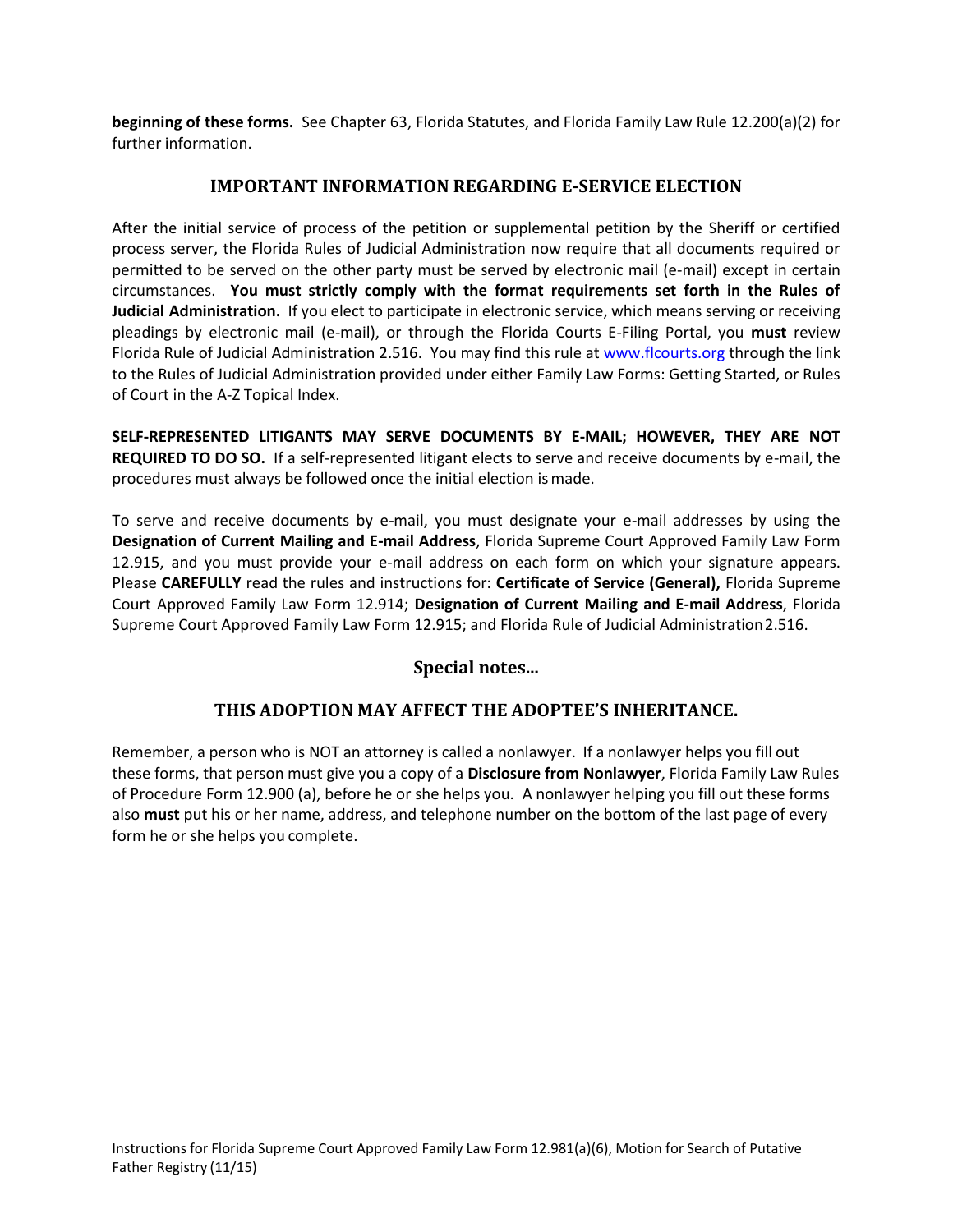IN THE CIRCUIT COURT OF THE \_\_\_\_\_\_\_\_\_\_\_\_\_\_\_\_\_\_ JUDICIAL CIRCUIT, IN AND FOR \_\_\_\_\_\_\_\_\_\_\_\_\_\_\_\_\_\_ COUNTY, FLORIDA

> Case No.: \_\_\_\_\_\_\_\_\_\_\_\_\_\_\_\_\_\_\_\_\_\_\_ Division: \_\_\_\_\_\_\_\_\_\_\_\_\_\_\_\_\_\_\_\_\_\_\_

IN THE MATTER OF THE ADOPTION OF

 {use name to be given to the minor child} Adoptee. \_\_\_\_\_\_\_\_\_\_\_\_\_\_\_\_\_\_\_\_\_\_\_\_\_\_\_\_\_\_\_\_\_\_\_\_\_\_\_\_\_,

# **MOTION FOR SEARCH OF THE PUTATIVE FATHER REGISTRY**

Petitioner, *{full legal name}*  of the Putative Father Registry, pursuant to Chapter 63, Florida Statutes, and states: Petitioner, *{full legal name}* \_\_\_\_\_\_\_\_\_\_\_\_\_\_\_\_\_\_\_\_\_\_\_\_\_\_\_\_\_\_\_\_\_\_\_\_\_\_, files this Motion for Search

- 1. This is an action for adoption of a minor by the child's stepparent, who is the Petitioner. .
- 2. Section 63.054, Florida Statutes, requires that in every adoption, a search of the Putative Father 63.0541, Florida Statutes, makes information maintained by the Registry confidential and exempt biological fathers, and the court, upon issuance of a court order concerning a petitioner acting pro se. Registry maintained by the Department of Health, Office of Vital Statistics be conducted. Section from public disclosure, except that it may be disclosed to adoption entities, registrant unmarried
- 3. The Florida Putative Father Registry Application for Search is completed and attached to this Motion.

 **WHEREFORE,** I request that this Court enter an Order Granting Motion for Search of the Putative Father Registry.